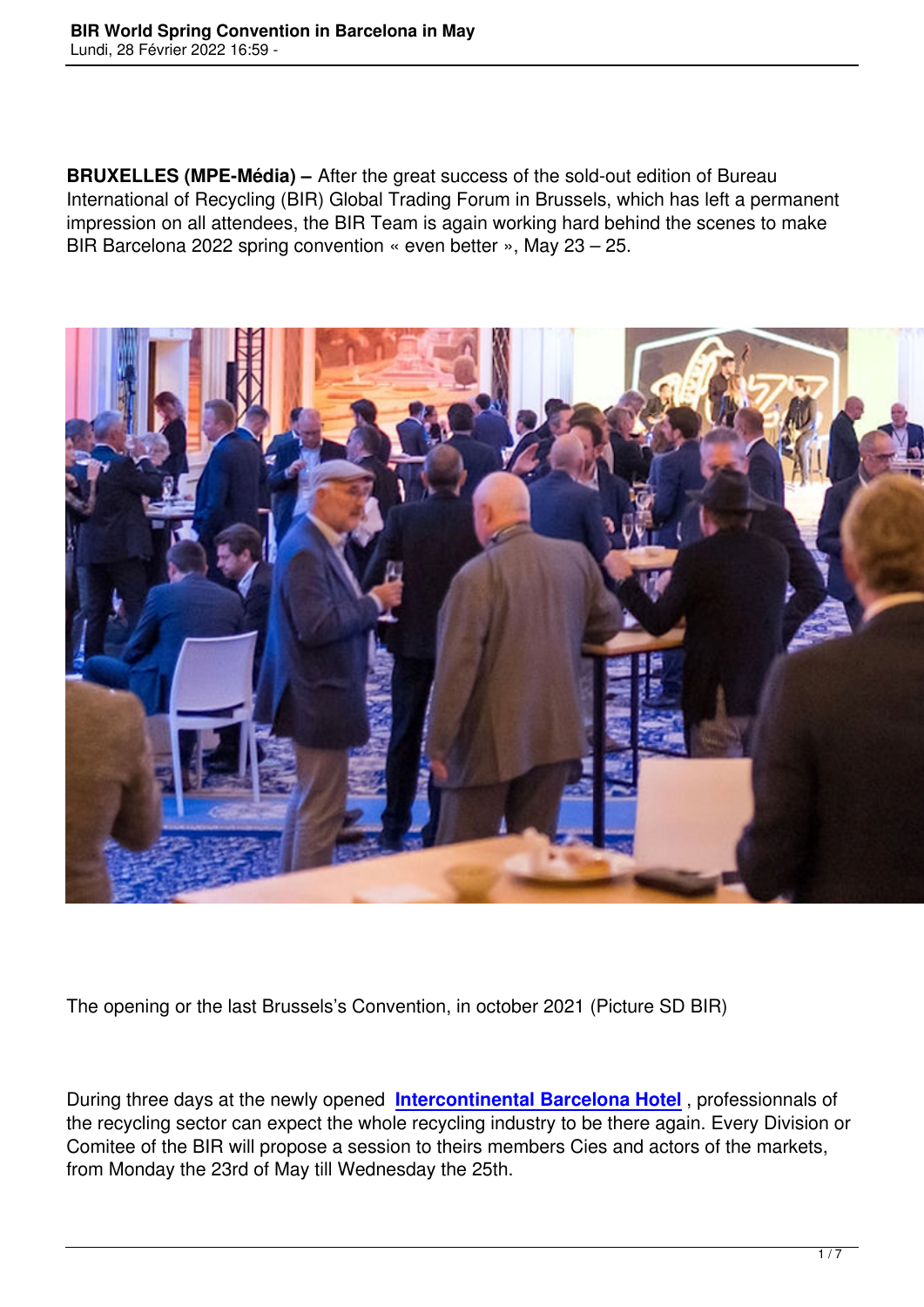## **SESSIONS :**

**Day 1 - Monday, 23 May 2022** 

09.30-10.30

Opening Session followed by

10.30-11.30

Spotlight on Trade

12.00-13.00

World Council of Recycling Associations

13.00-14.00

Lunch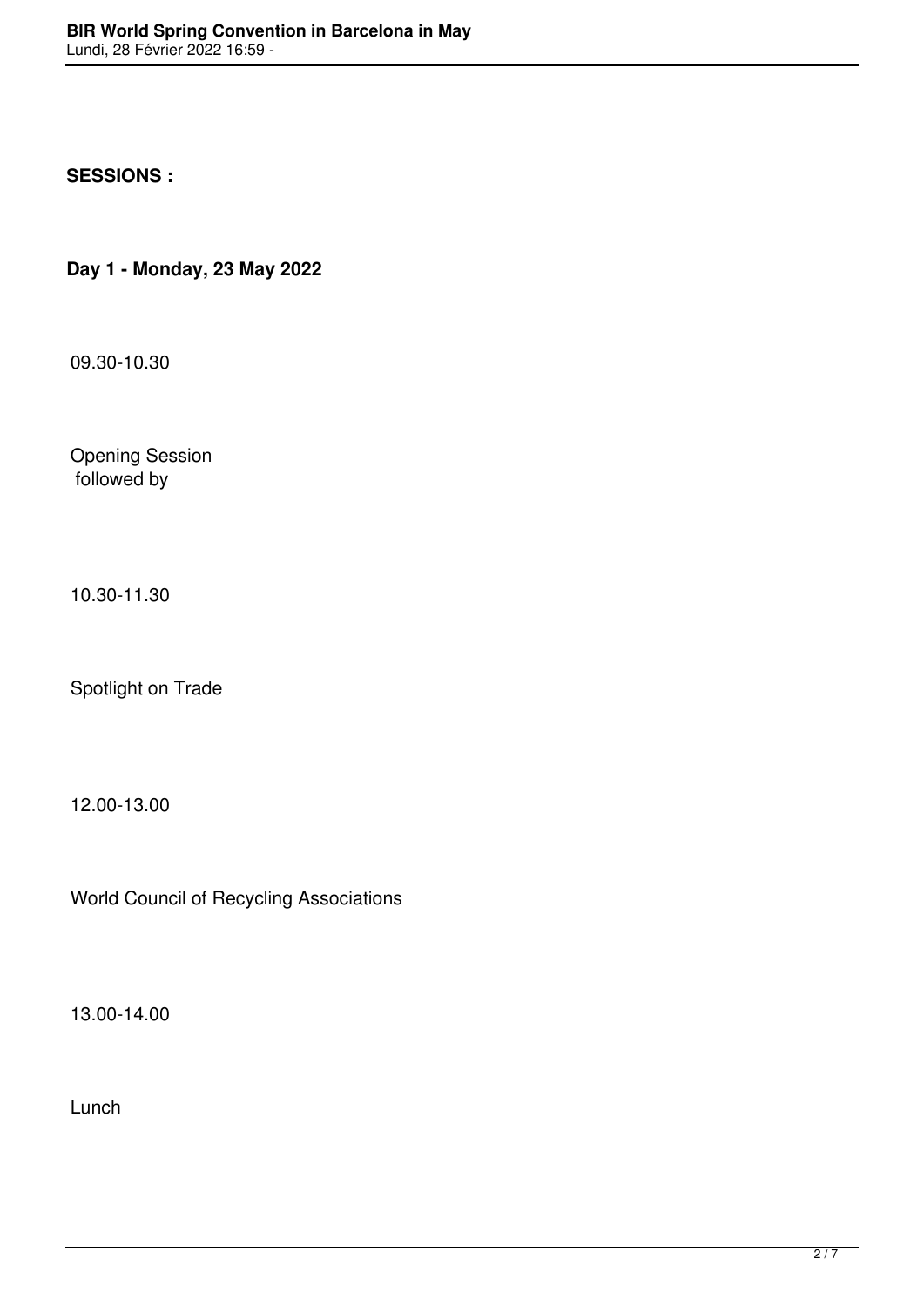14.00-15.00

International Environment Council

15.30-16.30

Non-Ferrous Division

17.00-18.00

Paper Division

**Day 2 - Tuesday, 24 May 2022** 

09.30-10.30

Ferrous Division

10.30-11.30

Shredder Committee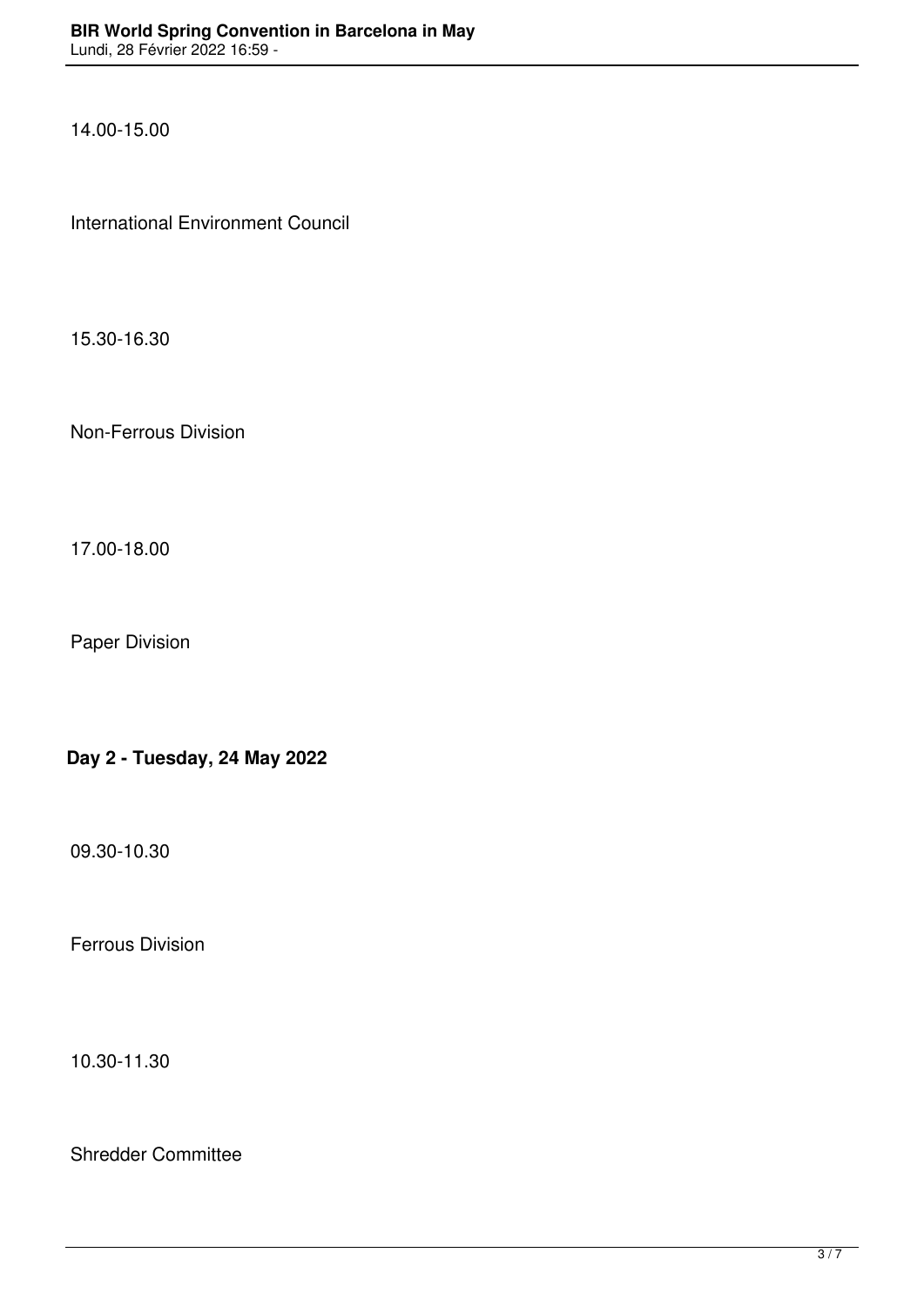12.00-13.00

E-Scrap Committee

13.00-14.00

Lunch

14.30-15.00

General Assembly

15.00-16.00

Stainless Steel Committee

16.30-17.30

Textiles Division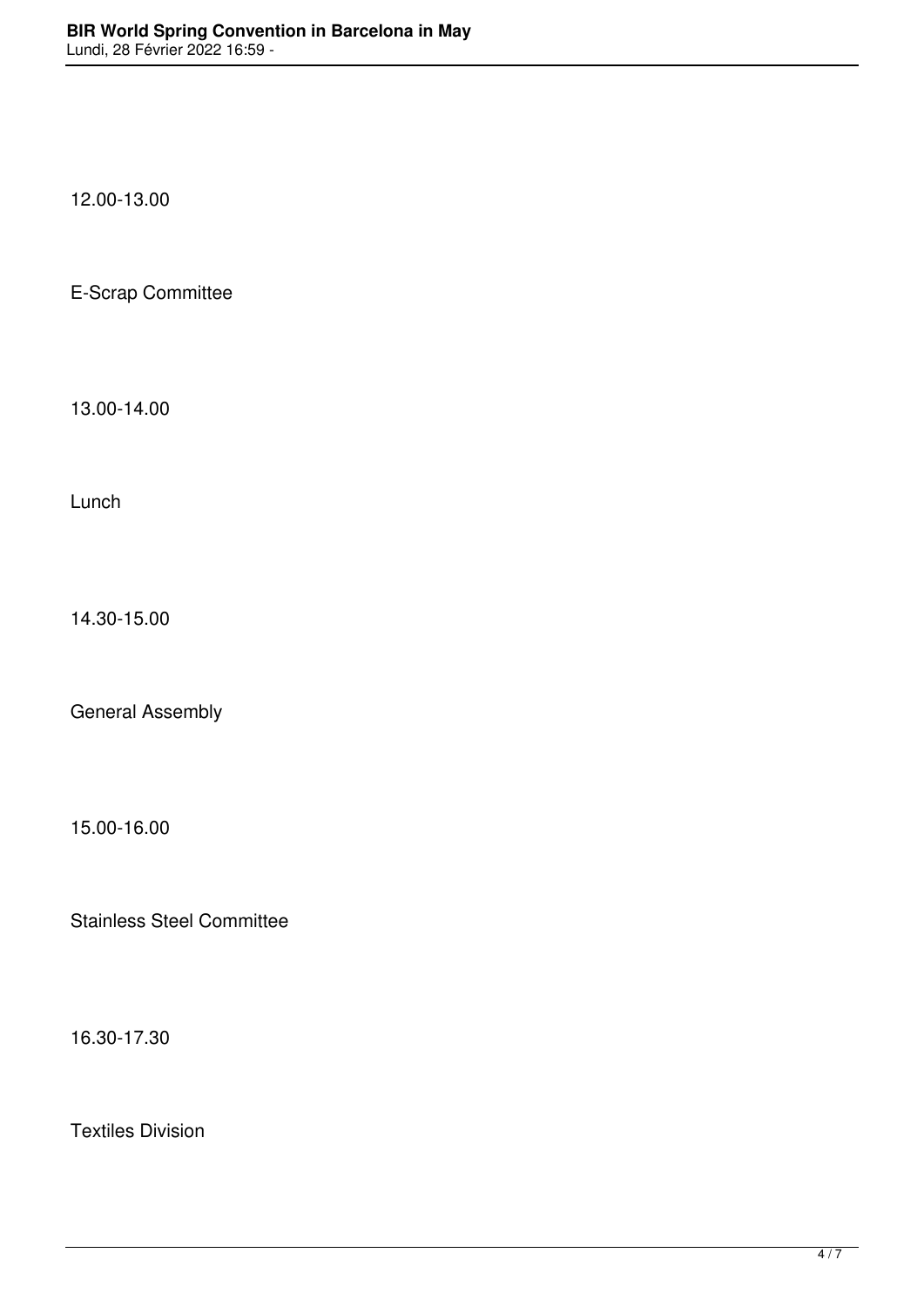**Day 3 - Wednesday, 25 May 2022** 

09.00-11.00

Plastics Committee

11.00-13.00

Tyres & Rubber Committee

13.00-14.00

Lunch

**MPE-Media is media partner of this BIR Convention.**

**More details through https://www.bir.org**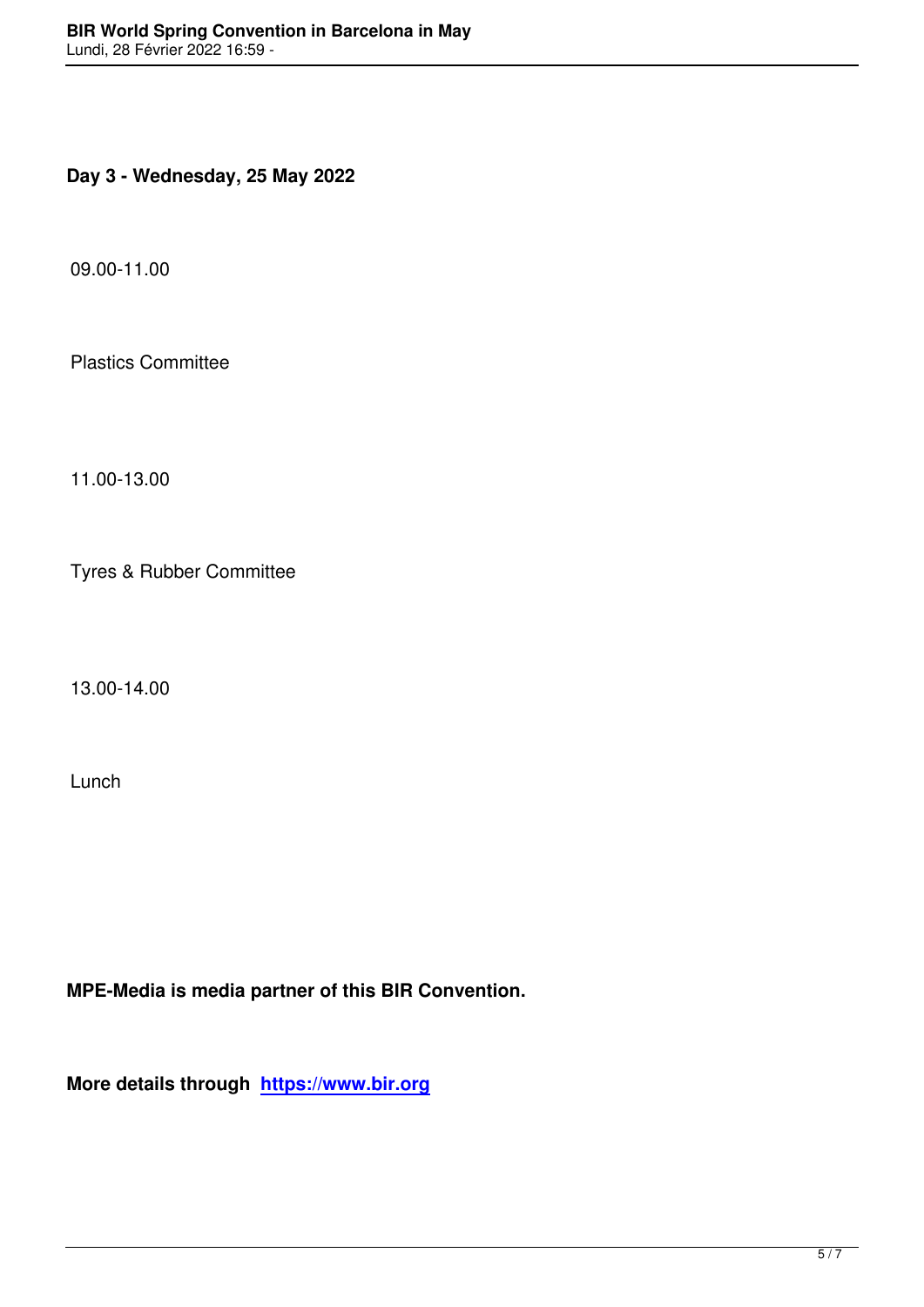\*\*\*\*\*\*\*\*\*\*\*\*\*\*

## **BIR President Tom Bird makes statement on the situation in Ukraine**

**BRUSSELS (BIR/MPE-Media) –** « First, as a citizen of the world, let me express my shock, concerns and anger regarding the conflict in Ukraine and I hope, as I am sure we all do, that peace will eventually prevail ; although at the moment peace seems far away. My thoughts at this time are with the innocent civilians on both sides of this war.

As President of BIR, my thoughts also go to our BIR members, industry media and business partners in Ukraine. It is way too early to understand and measure the magnitude of the present situation, the long term consequences in Ukraine and the subsequent impact at global level. We already see that stock markets are under pressure, and this will no doubt reflect on the global economy.

We are just emerging from two years of pandemic from which our industry suffered but prevailed. We now have another challenge in front of us. Let us monitor the situation and how it evolves and rest assured BIR will do everything possible to provide our members the appropriate support in these difficult times. »

**TOM BIRD**

**BIR's CHAIRMAN**